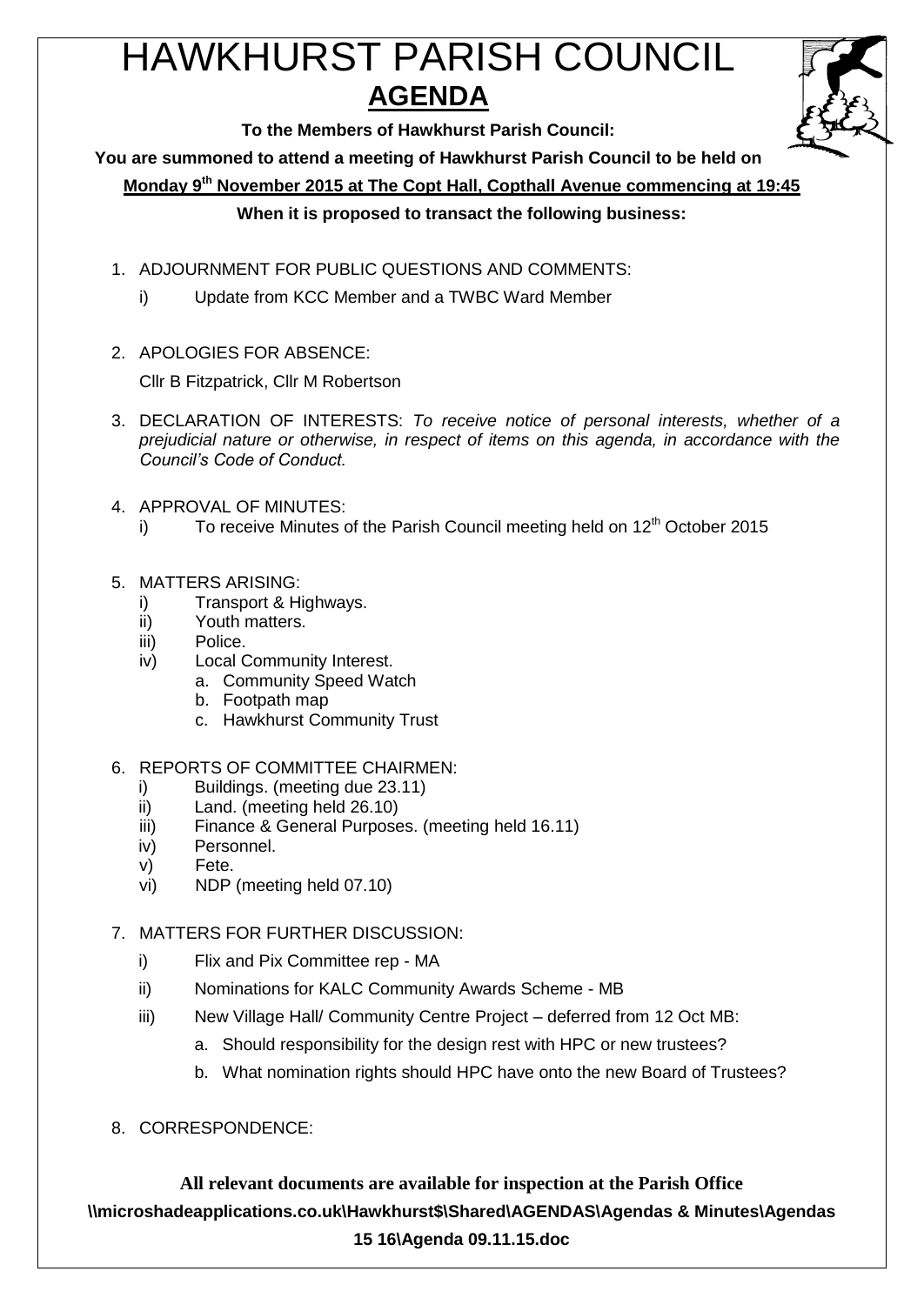10. PLANNING:

11. BURIAL & MEMORIAL:

12. NOTES & INFORMATION:

13. CONFIDENTIAL:

*Pursuant to section 1 (2) of the Public Bodies (Admission to Meetings) Act 1960 it is resolved that, because of the confidential nature of the business to be transacted, the public and the press leave the meeting during consideration of the following items:*

14. CLOSURE:

Nicole Malem, Clerk to the Parish Council

|                | Agenda hem of Correspondence |                            |                                                    |  |  |
|----------------|------------------------------|----------------------------|----------------------------------------------------|--|--|
|                | Date                         | From                       | Subject                                            |  |  |
|                | Received                     |                            |                                                    |  |  |
| $\mathbf{1}$   | 09.10.2015                   | <b>KALC</b>                | AGM invitation x 2 + Annual Report for 21.11.15 AM |  |  |
| 2              | 09.10.15                     | A resident                 | CC Heritage Plaque for the Tennis Club             |  |  |
| 3              | 09.10.15                     | <b>Cllr Sean Holden</b>    | Double tax for Civic Amenity Vehicle               |  |  |
| 4              | 20.10.15                     | <b>Local Govt Boundary</b> | Consultation for Sevenoaks as required across      |  |  |
|                |                              | Commission                 | Kent.                                              |  |  |
| 5              | 23.10.15                     | A resident                 | CC Complaint to G Clark MP re planning application |  |  |
|                |                              |                            | for 62 houses on Highgate Hill, appeal granted.    |  |  |
| 6              | 28.10.15                     | The Mayor TWBC             | <b>Xmas Toy Appeal</b>                             |  |  |
| $\overline{7}$ | 30.10.15                     | A resident                 | Planning Application 15/505395 change of use to    |  |  |
|                |                              |                            | dog grooming business                              |  |  |
| 8              | 02.11.15                     | Hawkhurst Village          | Request for grant                                  |  |  |
|                |                              | Magazine                   |                                                    |  |  |

Agenda Item 8: Correspondence

Agenda Item 9: Finance.

## INCOME AND EXPENDITURE OCTOBER 2015

| Accounts for payment            | £  | 3,607.94     |
|---------------------------------|----|--------------|
| Payment received                | £  | 365.00       |
| <b>Net Expenditure</b>          | -£ | 3,242.94     |
| <b>Cambridge &amp; Counties</b> |    |              |
| Reserve                         | £. | 86,147.60    |
| <b>Lloyds Current</b>           | £. | 10,000.00    |
| <b>Lloyds Access Reserve</b>    |    | £ 134,934.78 |
| Petty Cash                      | £  | 139.36       |

9.1 Agreement to pay payments schedule.

9.2 Account reconciliation and petty cash check.

Agenda Item 10: Planning

10.1 Planning & Highways Information: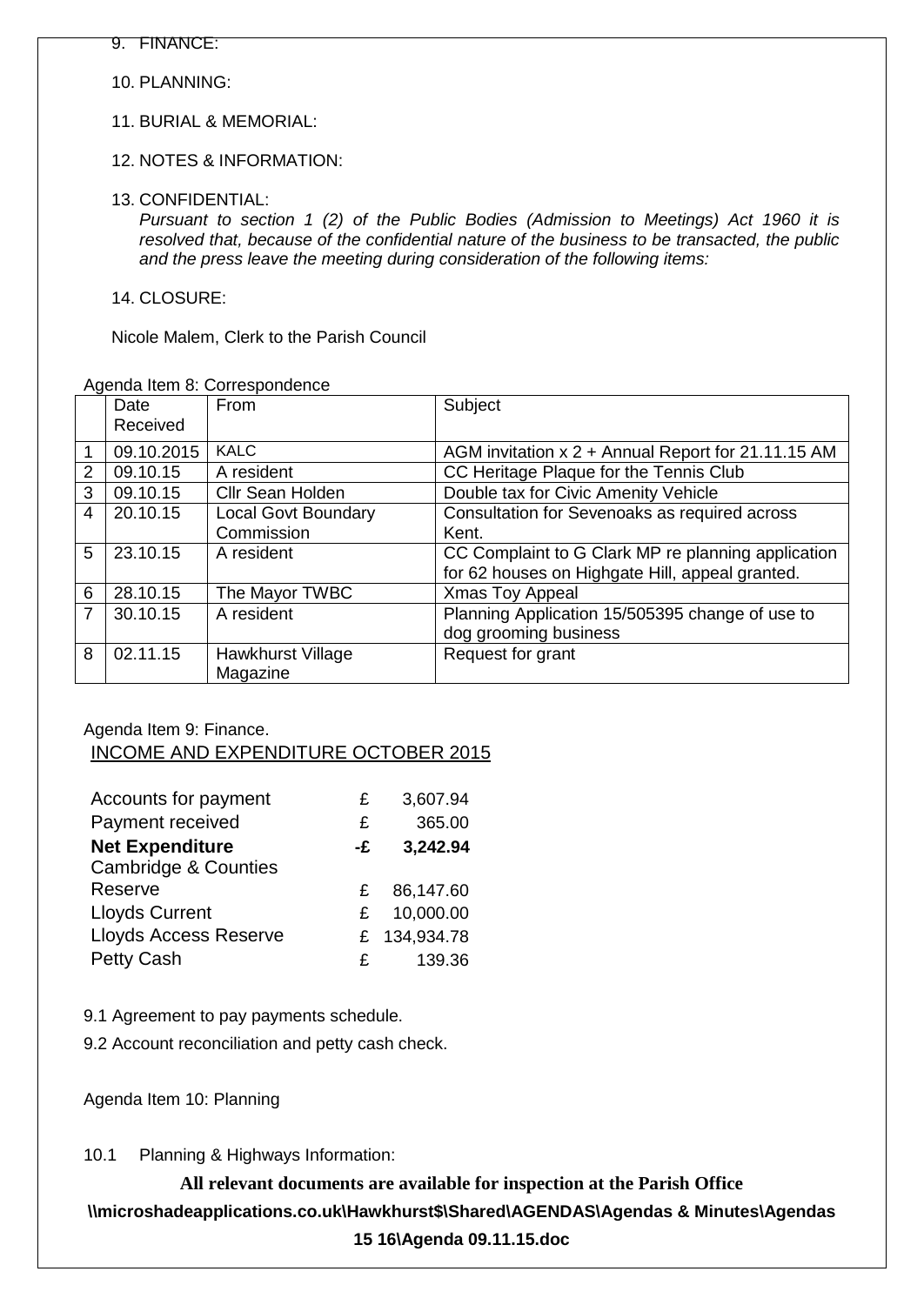| Ref. No.                  | Proposal                  | Location                 | Comments                  |
|---------------------------|---------------------------|--------------------------|---------------------------|
| Kent & Medway<br>13.10.15 |                           | Report re: Hawkhurst     |                           |
|                           | <b>Safety Camera</b>      | Sep 2014                 |                           |
|                           | Partnership               |                          |                           |
| 19.10.15                  | <b>TWBC Planning</b>      | Downtimes from           |                           |
|                           | <b>System Maintenance</b> | November to February     |                           |
|                           | and upgrades              |                          |                           |
| 19.10.15                  | 15/508465/SUB             | Old Moor Post Office     | Roof construction details |
| 23.10.15                  | TPO                       | OS Plot 2074, High       | Vintage Silver Birch,     |
|                           |                           | <b>Street</b>            | Vintage Hornbeam          |
| 28.10.15                  | Speedwatch                | Latest stats for October |                           |
| 02.11.15                  | <b>TWBC Planning</b>      | Planning & Design        | Additions to historic     |
|                           |                           | Workshop                 | buildings                 |

# 10.2 Planning TWBC Approved:

Hawkhurst has 35 remaining of its 240 allocation to fulfill.

| Ref            | Proposal                                                                                             | Location                                 | Comments/Valid |
|----------------|------------------------------------------------------------------------------------------------------|------------------------------------------|----------------|
| 15/506854/FULL | Part conversion of garage to<br>home office and changes to<br>fenestration                           | Merrymead Water Lane                     |                |
| 15/506550/LBC  | Listed building consent for a<br>community automatic<br>defibrillator to be added to<br>outside wall | Royal Oak Hotel, Rye<br>Road             |                |
| 15/505908/FULL | Creation of sand school                                                                              | 1 Springfield Cottages,<br>Sopers Lane   |                |
| 15/507384/SUB  | Details per Condtition 3c New<br>windows and doors                                                   | Old Moor Post Office, The<br>Moor        |                |
| 15/508154/SUB  | Details of Joinery re:<br>15/504400 per Condition 3                                                  | Weald House, Ockley<br>Road              |                |
| 15/506881/FULL | New building for storing<br>equipment & machinery, a<br>work area, office and WC.                    | Marlborough House<br>School, High Street |                |
| 15/508282/SUB  | Details of slate tiles re:<br>12/03454 Condition 3                                                   | Little Manor, High Street                |                |

#### 10.3 Planning TWBC Refused:

| Ret.<br>NO.<br>______ | м<br>n<br>)Sd | .<br>ב∩ר<br>auor<br>_ _ _ _ | 'Valid<br>. . ⊢<br> |
|-----------------------|---------------|-----------------------------|---------------------|
|                       | None          |                             |                     |

#### 10.4 Planning Applications received:

| <b>Num</b><br>ber | <b>Application No</b> | Proposal                                                                                                                                                                                                          | Location | <b>Comments</b> |
|-------------------|-----------------------|-------------------------------------------------------------------------------------------------------------------------------------------------------------------------------------------------------------------|----------|-----------------|
|                   |                       | 63 15/508121/FULL Removal of Condition 9 to remove dormer Watkins<br>windows from SE elevation, insert new window Doncaster,<br>in NE elevation for opening clear glazed window Conghurst Lane<br>to 3rd bedroom. | &        |                 |
|                   |                       | 64 15/508107/FULL Erection of 2 storey side extension, front Eshott,<br>extension with verandah, new garage replacing Theobalds<br>$\parallel$ lean-to car port, alterations to windows and                       |          |                 |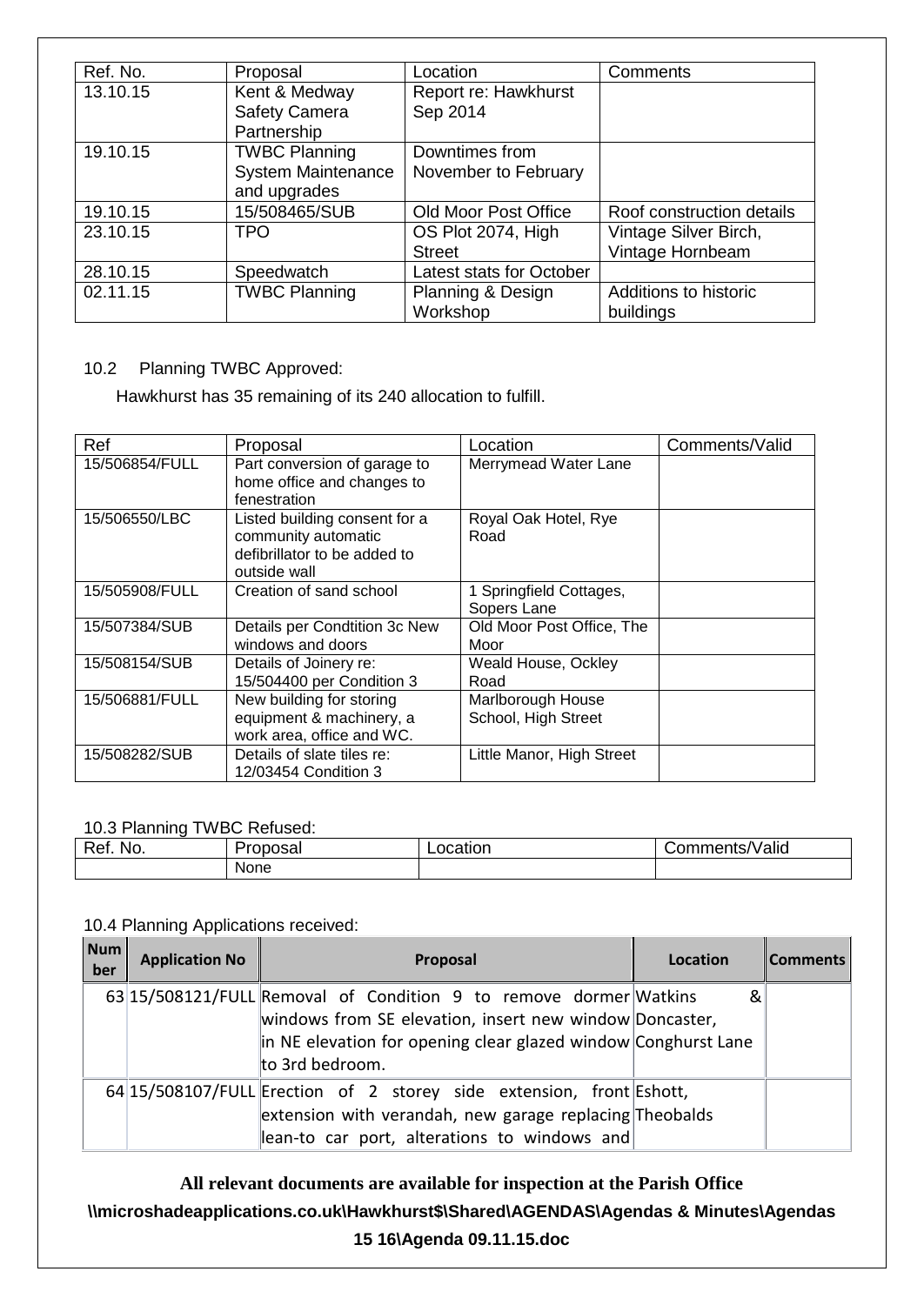| <b>Num</b><br>ber | <b>Application No</b>     | Proposal                                                                                                                                                                                                                                                                                     | <b>Location</b>                             | <b>Comments</b> |
|-------------------|---------------------------|----------------------------------------------------------------------------------------------------------------------------------------------------------------------------------------------------------------------------------------------------------------------------------------------|---------------------------------------------|-----------------|
|                   |                           | new feature roof gables                                                                                                                                                                                                                                                                      |                                             |                 |
|                   |                           | 65 15/508183/FULL Joint application to demolish dilapidated garden 11<br>room at no.11 and conservatory at no.19 and Smugglers<br>construction of a 2 storey extension each;<br>extension of residential curtilage by 10m.                                                                   | 19<br>and                                   |                 |
|                   |                           | 66 15/508231/FULL LBC for conversion of Coach House into 1 bed Weald<br>dwelling with ancillary parking                                                                                                                                                                                      | House,<br><b>Ockley Road</b>                |                 |
|                   | 67 15/508486/FULL Remodel | include Green<br>existing<br>bungalow to<br>demolition<br>of rear<br>conservatory,<br>outbuilding, dormer extension and remove<br>chimney stacks. Replacement windows & doors<br>and slate tiled roof. Erection of new side and<br>rear extension, entrance porch and replacement<br>garage. | Lawns,<br>brick Stream Lane                 |                 |
|                   |                           | 68 15/508507/FULL Demolition of existing outbuildings and erection Davis<br>of 4 dwellings (2 pairs of semi-detached 3 bed Ltd, Northgrove<br>units) with associated car parking and landscape Road<br>works.                                                                                | <b>Builders</b>                             |                 |
|                   |                           | 69 15/508083/FULL Change of use of retail shop area to domestic Septimus<br>living room.                                                                                                                                                                                                     | Quayle's<br>Emporium,<br><b>Ockley Road</b> |                 |
|                   | 70 15/508611/TCA          | Conservation area notification to fell 2 Birch and Highgate service<br>1 maple and reduce crown 30% on 1 birch and 1 Station,<br>maple                                                                                                                                                       | Rye<br>Road                                 |                 |
|                   | 71 15/508109/TCA          | Conservation area notification to re-pollard $1/6$ Queens Mews,<br>Lime and remove young stems                                                                                                                                                                                               | Rye Road                                    |                 |

#### Agenda Item 11: Burial and Memorial

| Interment Date | Deceased |  |
|----------------|----------|--|
|                | None     |  |

#### Agenda Item 12: Notes and Information

| Date     | from        | subject                                                  |
|----------|-------------|----------------------------------------------------------|
| 16.10.15 | The Courier | Report re: Cottage Hospice initiative possibly including |
|          |             | Hawkhurst                                                |
| 19.10.15 | <b>KALC</b> | The Parish News                                          |
| 21.10.15 | <b>TWBC</b> | Chairmen's Meeting Full Minutes from 01.09.2015          |
|          |             |                                                          |

#### **Agenda Notes for Members:**

1. Item 3 on the Agenda, Declaration of Interests. If a Member has a prejudicial interest, this should be declared at the start of the meeting. Personal interests